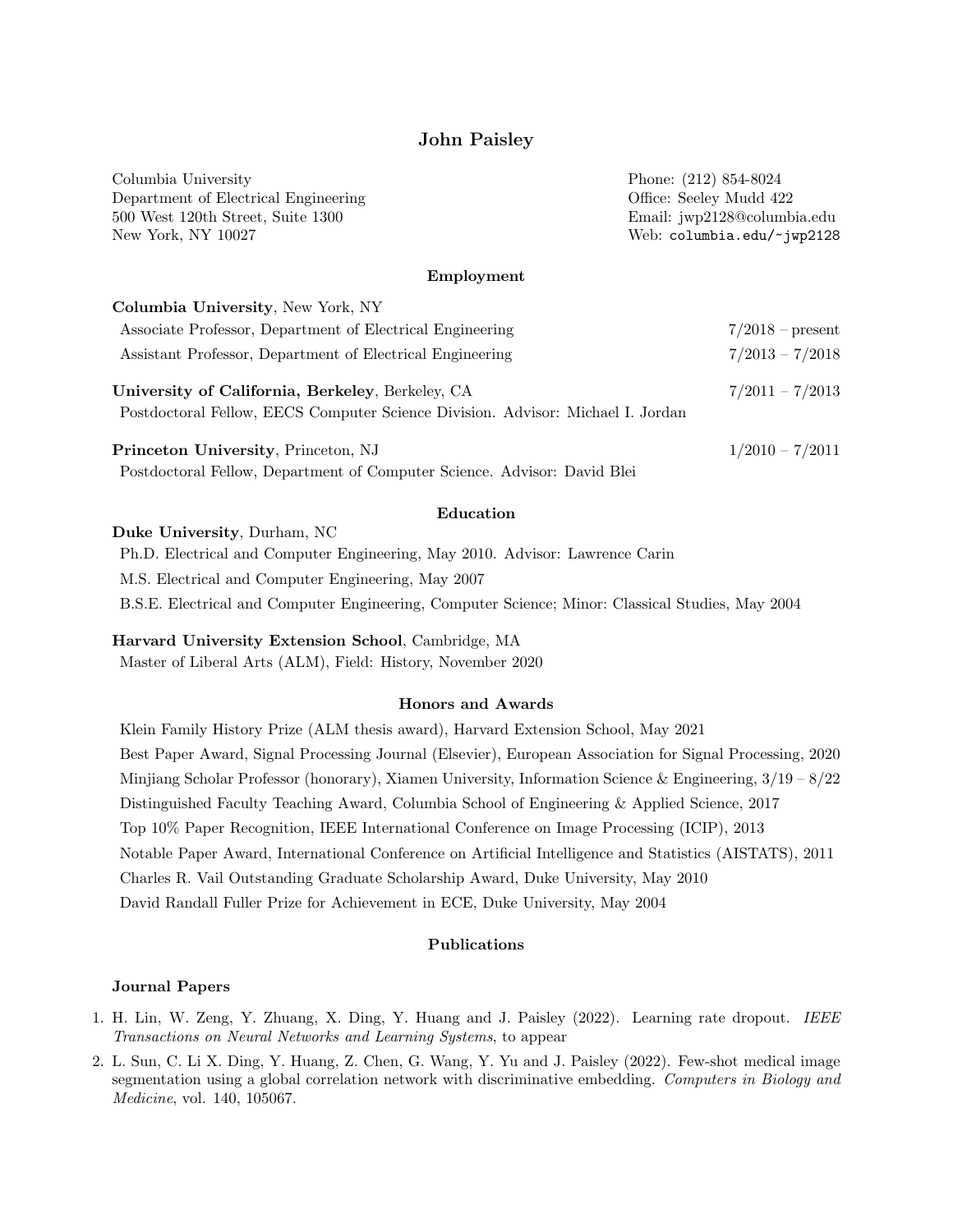- 3. X. Fu, Q. Qi, Z-J. Zha, X. Ding, J. Paisley and F. Wu (2021). Successive graph convolutional network for image de-raining. International Journal of Computer Vision: Special Issue on Computer Vision for All Seasons: Adverse Weather and Lighting Conditions, vol. 129, no. 5, pp. 1691-1711.
- 4. X. Fu, W. Wang, Y. Huang, X. Ding and J. Paisley (2021). Deep multiscale detail networks for multi-band spectral image sharpening, IEEE Transactions on Neural Networks and Learning Systems, vol. 32, no. 5, pp. 2090-2104.
- 5. H. Lin, Y. Li, X. Fu, X. Ding, Y. Huang and J. Paisley (2020). Rain O'er Me: Synthesizing real rain to derain with data distillation, IEEE Transactions on Image Processing, vol. 29, pp. 7668-7680.
- 6. L. Sun, Y. Wu, B. Shu, X. Ding, C. Cai, Y. Huang and J. Paisley (2020). A dual-domain deep lattice network for rapid MRI reconstruction, Neurocomputing, vol. 397, pp. 94-107.
- 7. S. Gultekin, A. Sana, A. Ratnaparkhi and J. Paisley (2020). MBA: Mini-batch AUC optimization, IEEE Transactions on Neural Networks and Learning Systems, vol. 31, no. 12, pp. 5561-5574,.
- 8. L Sun, J. Wang, Y. Huang, X. Ding, H. Greenspan and J. Paisley (2020). An adversarial learning approach to medical image synthesis for lesion detection, IEEE Journal of Biomedical and Health Informatics, vol. 24, no. 8, pp. 2303-2314.
- 9. L. Sun, W. Ma, X. Ding, Y. Huang, D. Liang and J. Paisley (2020). A 3D spatially-weighted network for segmentation of brain tissue from MRI, IEEE Transactions on Medical Imaging, vol. 39, no. 4, pp. 898-909.
- 10. X. Fu, B. Liang, Y. Huang, X. Ding and J. Paisley (2020). Lightweight pyramid networks for image deraining, IEEE Transactions on Neural Networks and Learning Systems, vol. 31, no. 6, pp. 1794-1807.
- 11. L. Sun, Z. Fan, X. Ding, Y. Huang and J. Paisley (2019). Region-of-interest undersampled MRI reconstruction: A deep convolutional neural network approach, *Magnetic Resonance Imaging*, vol. 63, pp. 185-192.
- 12. L. Sun, Z. Fan, X. Ding, C. Cai, Y. Huang and J. Paisley (2019). A divide-and-conquer approach to compressed sensing MRI, Magnetic Resonance Imaging, vol. 63, pp. 37-48.
- 13. L. Sun, Z. Fan, X. Fu, Y. Huang, X. Ding and J. Paisley (2019). A deep information sharing network for multi-contrast compressed sensing MRI reconstruction, IEEE Transactions on Image Processing, vol. 28, no. 12, pp. 6141-6153.
- 14. S. Gultekin and J. Paisley (2019). Online forecasting matrix factorization, IEEE Transactions on Signal Processing, vol. 67, no. 5, pp. 1223-1236.
- 15. B. Holtzman, A. Pate, J. Paisley, F. Waldhauser and D. Repetto (2018). Machine learning reveals cyclic changes in seismic source spectra in Geysers geothermal field, Science Advances, vol. 4 no. 5.
- 16. L. Lei, Z. Feng, X. Bai and J. Paisley (2018). A modified EM algorithm for ISAR scatterer trajectory matrix completion, IEEE Transactions on Geoscience and Remote Sensing, vol. 56, no. 7, pp. 3953-3962.
- 17. X. Cao, F. Zhou, L. Xu, D. Meng, Z. Xu and J. Paisley (2018). Hyperspectral image classification with Markov random fields and a convolutional neural network, IEEE Transactions on Image Processing, vol. 27, no. 5, pp. 2354-2367.
- 18. S. Gultekin and J. Paisley (2017). Nonlinear Kalman filtering with divergence minimization, IEEE Transactions on Signal Processing, vol. 65, no. 23, pp. 6319-6331.
- 19. X. Fu, J. Huang, X. Ding, Y. Liao and J. Paisley (2017). Clearing the skies: A deep network architecture for single-image rain removal, IEEE Transactions on Image Processing, vol. 26, no. 6, pp. 2944-2956.
- 20. V. Chen, J. Paisley and X. Lu (2017). Revealing common disease mechanisms shared by tumors of different tissues of origin through semantic representation of genomic alterations and topic modeling, BMC Genomics, 8(Suppl 2):105.
- 21. X. Fu, D. Zeng, Y. Huang, Y. Liao, X. Ding and J. Paisley (2016). A fusion-based enhancing method for weakly illuminated images, Signal Processing, vol. 129, pp. 82-96.
- 22. J. Paisley, C. Wang, D. Blei and M.I. Jordan (2015). Nested hierarchical Dirichlet processes, IEEE Transactions on Pattern Analysis and Machine Intelligence, vol. 37, no. 2, pp. 256-270.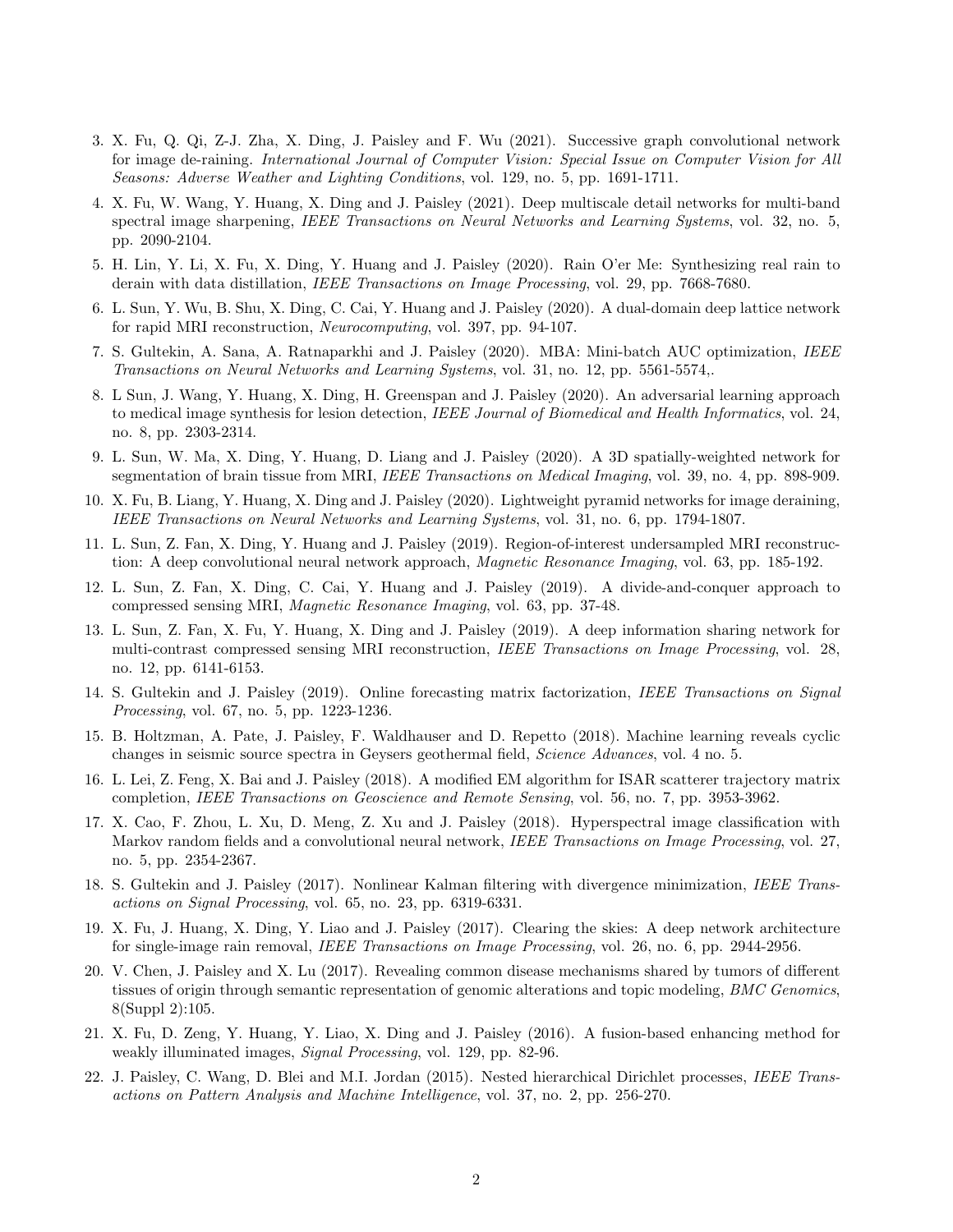- 23. T. Broderick, L. Mackey, J. Paisley and M.I. Jordan (2015). Combinatorial clustering and the beta negative binomial process, IEEE Trans. on Pattern Analysis and Machine Intelligence, vol. 37, no. 2, pp. 290-306.
- 24. Y. Huang, J. Paisley, Q. Lin, X. Ding, X. Fu and X. Zhang (2014). Bayesian nonparametric dictionary learning for compressed sensing MRI, IEEE Trans. on Image Processing, vol. 23, no. 12, pp. 5007-5019.
- 25. M. Hoffman, D. Blei, C. Wang and J. Paisley (2013). Stochastic variational inference, Journal of Machine Learning Research, vol. 14, pp. 1303-1347.
- 26. J. Paisley, C. Wang and D. Blei (2012). The discrete infinite logistic normal distribution, Bayesian Analysis, vol. 7, no. 2, pp. 235-272.
- 27. M. Zhou, H. Chen, J. Paisley, L. Ren, L. Li, Z. Xing, D. Dunson, G. Sapiro and L. Carin (2012). Nonparametric Bayesian dictionary learning for analysis of noisy and incomplete images, IEEE Transactions on Image Processing, vol. 21, no. 1, pp. 130-144.
- 28. J. Paisley, X. Liao and L. Carin (2010). Active learning and basis selection for kernel-based linear models: a Bayesian perspective, IEEE Transactions on Signal Processing, vol. 58, no. 5, pp. 2686-2700.
- 29. I. Pruteanu-Malinici, L. Ren, J. Paisley, E. Wang and L. Carin (2010). Hierarchical Bayesian modeling of topics in time-stamped documents, IEEE Transactions on Pattern Analysis and Machine Intelligence, vol. 32, no. 6, pp. 996-1011.
- 30. M. Chen, J. Silva, J. Paisley, C. Wang, D. Dunson and L. Carin (2010). Compressive sensing on manifolds using a nonparametric mixture of factor analyzers: algorithm and performance bounds, IEEE Transactions on Signal Processing, vol. 58, no. 12, pp. 6140-6155.
- 31. B. Chen, M. Chen, J. Paisley, A. Zaas, C. Woods, G.S. Ginsburg, A. Hero III, J. Lucas, D. Dunson and L. Carin (2010). Bayesian inference of the number of factors in gene-expression analysis: Application to human virus challenge studies, BMC Bioinformatics, 11:552.
- 32. J. Paisley and L. Carin (2009). Hidden Markov models with stick breaking priors, IEEE Transactions on Signal Processing, vol. 57, no. 10, pp. 3905-3917.
- 33. K. Ni, J. Paisley, L. Carin and D. Dunson (2008). Multi-task learning for analyzing and sorting large databases of sequential data, IEEE Transactions on Signal Processing, vol. 56, no. 8-2, pp. 3918-3931.
- 34. Y. Qi, J.W. Paisley, L. Carin (2007). Music analysis using hidden Markov mixture models, IEEE Transactions on Signal Processing, vol. 55, no. 11, pp. 5209-5224.

#### Conference Papers

- 35. A. Mittal, J. Paisley and P. Sajda (2022). Deep metric representation learning for clinical resting state fMRI, Engineering in Mcedicine and Biology Conference, Glasgow, UK.
- 36. G. Fazelnia, M. Ibrahim, C. Modarres, K. Wu and J. Paisley (2020). Mixed membership recurrent neural networks for modeling customer purchases, ACM International Conference on AI in Finance, New York, NY, USA.
- 37. S. Gultekin and J. Paisley (2020). Risk bounds for low cost bipartite ranking, Conference on Uncertainty in Artificial Intelligence, Toronto, Canada.
- 38. J. Liu, J. Paisley, M.-A. Kioumourtzoglou and B. Coull (2019). Accurate uncertainty estimation and decomposition in ensemble learning, Advances in Neural Information Processing Systems, Vancouver, Canada.
- 39. T. Tu, J. Paisley, S. Haufe and P. Sajda (2019). A state-space model for inferring effective connectivity of latent neural dynamics from simultaneous EEG/fMRI, Advances in Neural Information Processing Systems, Vancouver, Canada.
- 40. X. Fu, Z. Zha, F. Wu, X. Ding and J. Paisley (2019). JPEG artifacts reduction via deep convolutional sparse coding, International Conference on Computer Vision, Seoul, Korea.
- 41. W. Wang, W. Zeng, Y. Huang, X. Ding and J. Paisley (2019). Deep blind hyperspectral image fusion, International Conference on Computer Vision, Seoul, Korea.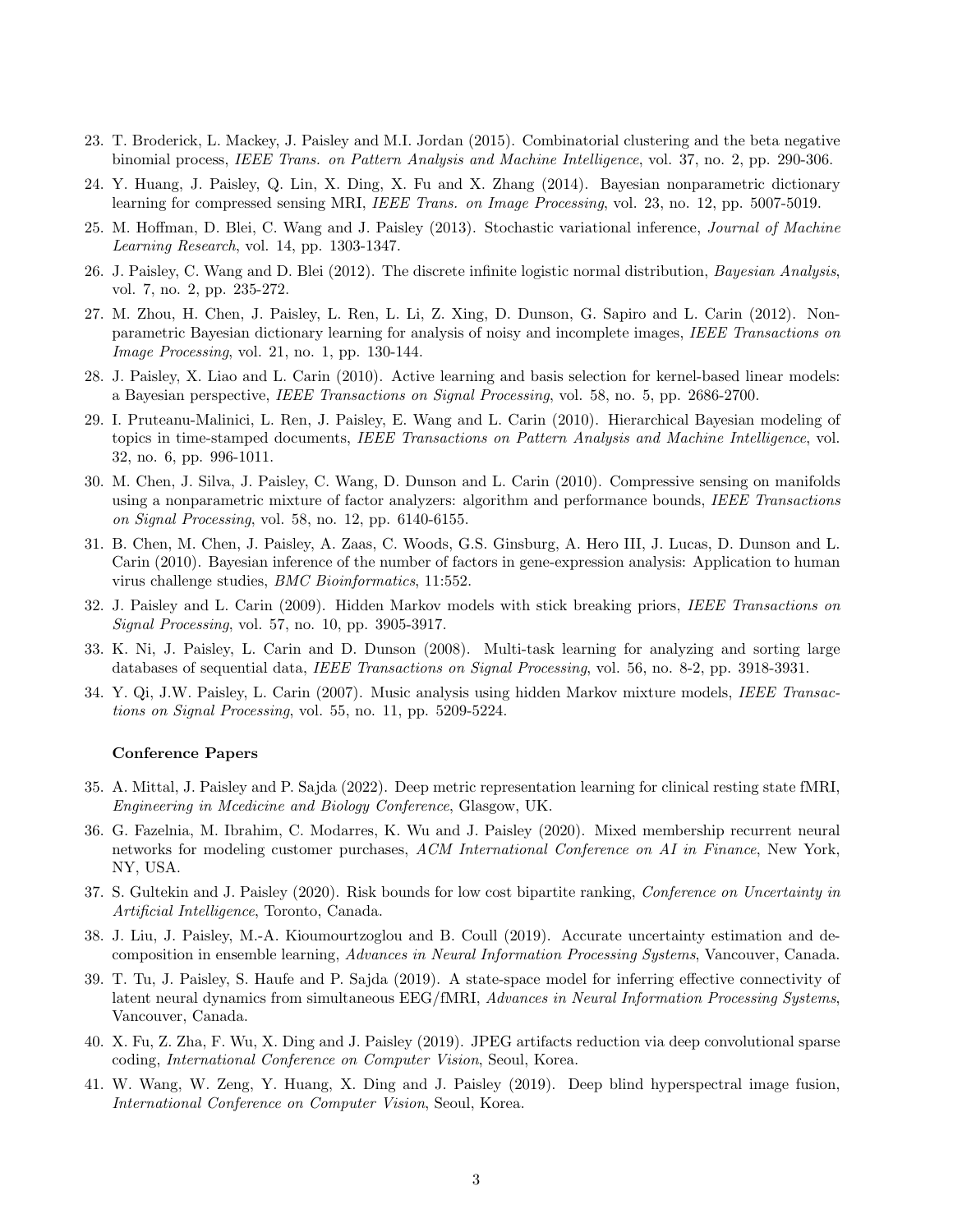- 42. A. Zhang and J. Paisley (2019). Random function priors for correlation modeling, International Conference on Machine Learning, Long Beach, CA, USA.
- 43. L. Sun, Z. Fan, X. Ding, Y. Huang and J. Paisley (2019). Joint CS-MRI reconstruction and segmentation with a unified deep network, Conference on Information Processing in Medical Imaging, Hong Kong, China.
- 44. A. Zhang, Q. Wang, Z. Zhu, J. Paisley and C. Wang (2019). Fully supervised speaker diarization, IEEE International Conference on Acoustics, Speech and Signal Processing, Brighton, UK.
- 45. M. Ibrahim, M. Louie, C. Modarres and J. Paisley (2019). Global explanations of neural networks: Mapping the landscape of predictions,  $AAAI/ACM$  Conference on AI, Ethics, and Society, Honolulu, HI, USA.
- 46. S. Gultekin, A. Zhang and J. Paisley (2018). Asymptotic simulated annealing for variational inference, IEEE Global Communications Conference, Abu Dhabi, UAE.
- 47. Z. Fan, L. Sun, X. Ding, Y. Huang, C. Cai and J. Paisley (2018). A segmentation-aware deep fusion network for compressed sensing MRI, European Conference on Computer Vision, Munich, Germany.
- 48. G. Fazelnia and J. Paisley (2018). CRVI: Convex relaxation for variational inference, International Conference on Machine Learning, Stockholm, Sweden.
- 49. A. Zhang and J. Paisley (2018). Deep Bayesian nonparametric tracking, International Conference on Machine Learning, Stockholm, Sweden.
- 50. S. Cai, J. Huang, D. Zeng, X. Ding and J. Paisley (2018). MEnet: A metric expression network for salient object segmentation, International Joint Conference on Artificial Intelligence, Stockholm, Sweden.
- 51. L. Sun, Z. Fan, Y. Huang, X. Ding and J. Paisley (2018). Compressed sensing MRI using a recursive dilated network, AAAI Conference on Artificial Intelligence, New Orleans, LA, USA.
- 52. A.B. Dieng, D. Tran, R. Ranganath, J. Paisley and D. Blei (2017). Variational inference via χ upper bound minimization, Advances in Neural Information Processing Systems, Long Beach, CA, USA.
- 53. J. Yang, X. Fu, Y. Hu, Y. Huang, X. Ding and J. Paisley (2017). PanNet: A deep network architecture for pan-sharpening, International Conference on Computer Vision, Venice, Italy.
- 54. X. Fu, J. Huang, D. Zeng, Y. Huang, X. Ding and J. Paisley (2017). Removing rain from single images via a deep detail network, IEEE Conference on Computer Vision and Pattern Recognition, Honolulu, HI, USA.
- 55. A.B. Dieng, C. Wang, J. Gao and J. Paisley (2017). TopicRNN: A recurrent neural network with long-range semantic dependency, International Conference on Learning Representations, Toulon, France.
- 56. A. Zhang and J. Paisley (2016). Markov latent feature models, International Conference on Machine Learning, New York, NY, USA.
- 57. A. Zhang, S. Gultekin and J. Paisley (2016). Stochastic variational inference for the HDP-HMM, International Conference on Artificial Intelligence and Statistics, Cadiz, Spain.
- 58. Y. Jiang, X. Ding, D. Zeng, Y. Huang and J. Paisley (2015). Pan-sharpening with a hyper-Laplacian penalty, International Conference on Computer Vision, Santiago, Chile.
- 59. A. Schein, J. Paisley, D. Blei and H. Wallach (2015). Bayesian Poisson tensor factorization for inferring multilateral relations from sparse dyadic event counts, *International Conference on Knowledge Discovery* and Data Mining, Sydney, Australia.
- 60. A. Zhang and J. Paisley (2015). Markov mixed membership models, International Conference on Machine Learning, Lille, France.
- 61. D. Liang and J. Paisley (2015). Landmarking manifolds with Gaussian processes, International Conference on Machine Learning, Lille, France.
- 62. S. Sertoglu and J. Paisley (2015). Scalable Bayesian nonparametric dictionary learning, European Signal Processing Conference, Nice, France. (invited paper)
- 63. S. Gultekin and J. Paisley (2014). A collaborative Kalman filter for time-evolving dyadic processes, IEEE International Conference on Data Mining, Shenzhen, China.
- 64. D. Liang, J. Paisley and D. Ellis (2014). Codebook-based scalable music tagging with Poisson matrix factorization, International Society for Music Information Retrieval Conference, Taipei, Taiwan.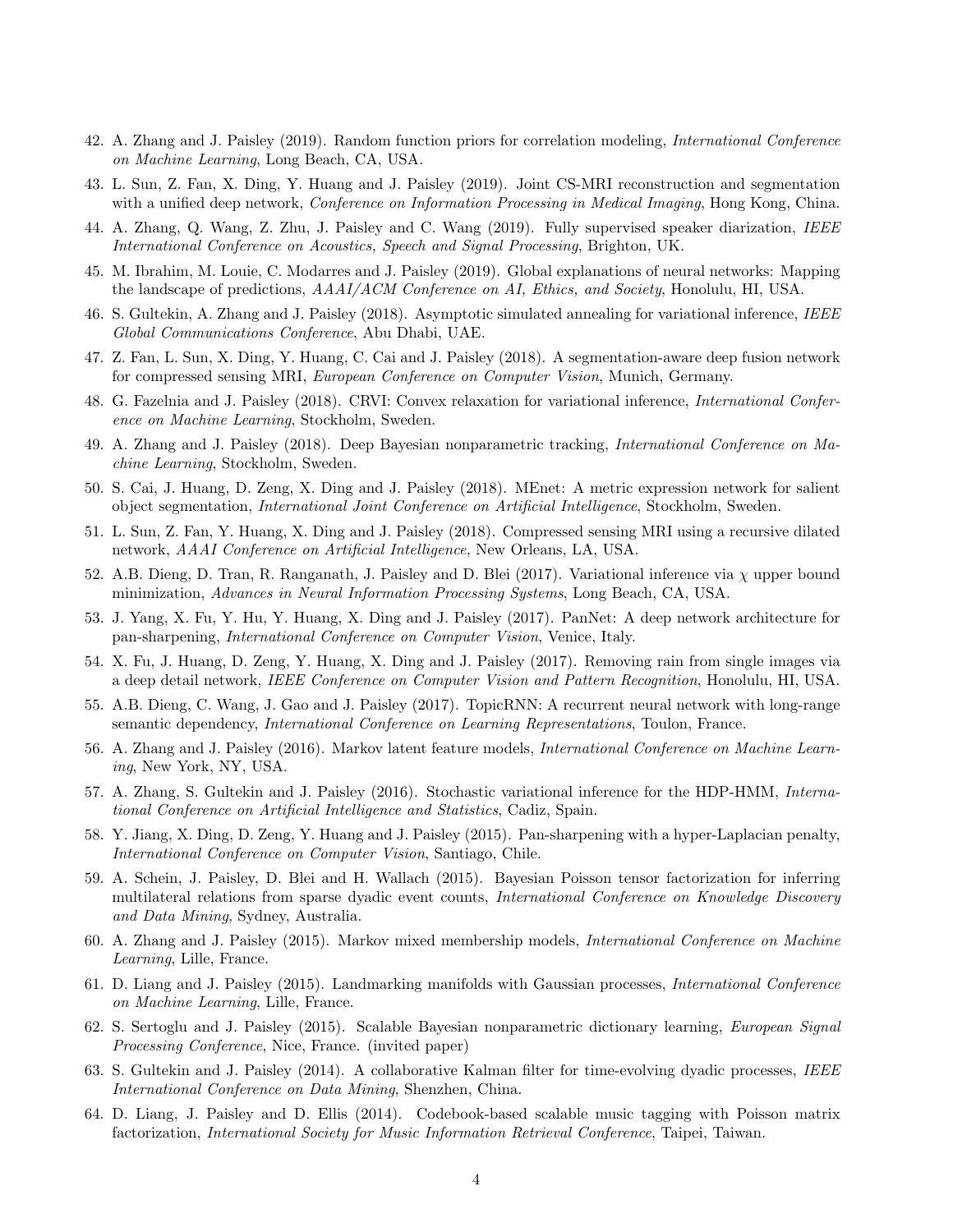- 65. X. Ding, Y. Jiang, Y. Huang and J. Paisley (2014). Pan-sharpening with a Bayesian nonparametric dictionary learning model, International Conference on Artificial Intelligence and Statistics, Reykjavik, Iceland.
- 66. X. Ding, J. Paisley, Y. Huang, X. Chen, F. Huang and X. Zhang (2013). Compressed sensing MRI with Bayesian dictionary learning, IEEE International Conference on Image Processing, Melbourne, Australia.
- 67. J. Xie, Y. Huang, J. Paisley, X. Ding and X. Zhang (2013). Pan-sharpening based on nonparametric Bayesian adaptive dictionary learning, IEEE International Conf. on Image Processing, Melbourne, Australia.
- 68. J. Paisley, D. Blei and M.I. Jordan (2012). Variational Bayesian inference with stochastic search, International Conference on Machine Learning, Edinburgh, Scotland.
- 69. J. Paisley, D. Blei and M.I. Jordan (2012). Stick-breaking beta processes and the Poisson process, International Conference on Artificial Intelligence and Statistics, La Palma, Canary Islands.
- 70. J. Paisley, L. Carin and D. Blei (2011). Variational inference for stick-breaking beta process priors, International Conference on Machine Learning, Bellevue, WA, USA.
- 71. J. Paisley, C. Wang and D. Blei (2011). The discrete infinite logistic normal distribution for mixedmembership modeling, *International Conference on Artificial Intelligence and Statistics*, Fort Lauderdale, FL, USA.
- 72. C. Wang, J. Paisley and D. Blei (2011). Online variational inference for the hierarchical Dirichlet process, International Conference on Artificial Intelligence and Statistics, Fort Lauderdale, FL, USA.
- 73. M. Zhou, C. Wang, M. Chen, J. Paisley, D. Dunson and L. Carin (2011). Nonparametric Bayesian matrix completion, International Conference on Sampling Theory and Applications, Singapore.
- 74. J. Paisley, M. Zhou, G. Sapiro and L. Carin (2010). Nonparametric image interpolation and dictionary learning using spatially-dependent Dirichlet and beta process priors, IEEE International Conference on Image Processing, Hong Kong, China.
- 75. J. Paisley, A. Zaas, C.W. Woods, G.S. Ginsburg and L. Carin (2010). A stick-breaking construction of the beta process, International Conference on Machine Learning, Haifa, Israel.
- 76. J. Paisley and L. Carin (2010). A nonparametric Bayesian model for kernel matrix completion, IEEE International Conference on Acoustics, Speech and Signal Processing, Dallas, TX.
- 77. B. Chen, J. Paisley, L. Carin (2010). Sparse linear regression with beta process priors, IEEE International Conference on Acoustics, Speech and Signal Processing, Dallas, TX.
- 78. M. Zhou, H. Chen, J. Paisley, L. Ren, G. Sapiro and L. Carin (2009). Non-parametric Bayesian dictionary learning for sparse image representations, Advances in Neural Information Processing Systems, Vancouver, Canada.
- 79. J. Paisley and L. Carin (2009). Nonparametric factor analysis with beta process priors, International Conference on Machine Learning, Montreal, Canada.
- 80. J. Paisley and L. Carin (2009). Dirichlet process mixture models with multiple modalities, IEEE International Conference on Acoustics, Speech and Signal Processing, Taipei, Taiwan.
- 81. Y. Qi, J. Paisley, L. Carin (2007). Dirichlet process HMM mixture models with application to music analysis, IEEE International Conference on Acoustics, Speech and Signal Processing, Honolulu, HI.

#### Book Chapters

82. J. Paisley, D. Blei and M. Jordan (2014). Bayesian nonnegative matrix factorization with stochastic variational inference, In E.M. Airoldi, D. Blei, E.A. Erosheva & S.E. Fienberg (Eds.), Handbook of Mixed Membership Models and Their Applications. Chapman & Hall/CRC Handbooks of Modern Statistical Methods.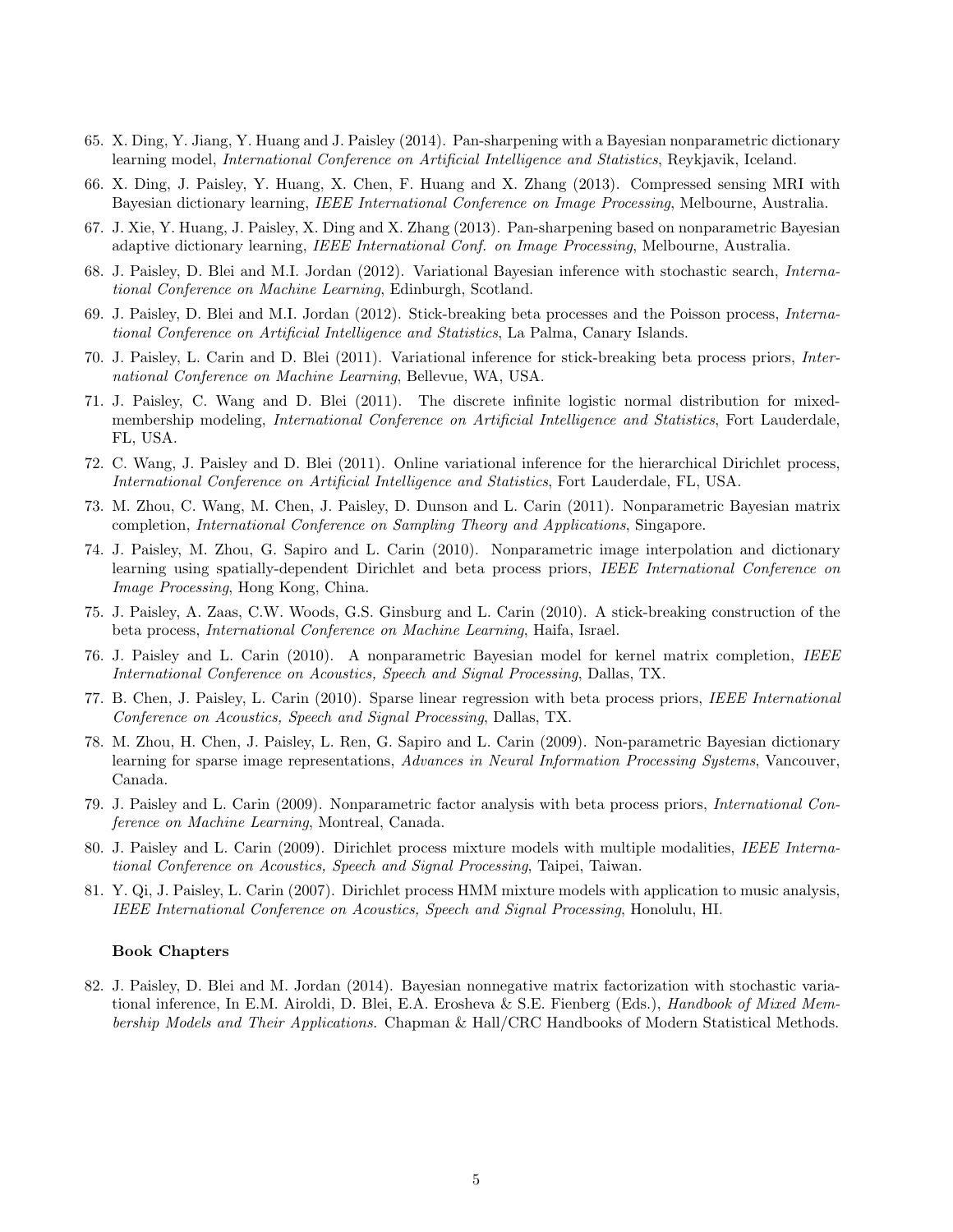#### Thesis

- 83. J. Paisley (2020). Bertrand Russell and China During and After His Visit in 1920. A.L.M. Thesis, Harvard University Extension School.
- 84. J. Paisley (2010). Machine Learning with Dirichlet and Beta Process Priors: Theory and Applications. Ph.D. Dissertation, Duke University.
- 85. J. Paisley (2007). Machine Learning Applications in Music Recommendation. M.S. Thesis, Duke University.

### Professional Activities

#### Senior Program Committee

International Conference on Machine Learning (ICML), 2015, 2018, 2020, 2021, 2022

Neural Information Processing Systems (NeurIPS), 2018, 2019, 2020, 2021, 2022

Artificial Intelligence and Statistics (AISTATS), 2014, 2015, 2017, 2022

Uncertainty in Artificial Intelligence (UAI), 2019

International Joint Conference on Artificial Intelligence (IJCAI), 2015, 2016, 2017, 2019, 2020, 2021

AAAI Conference on Artificial Intelligence (AAAI), 2018, 2020, 2021, 2022, 2023

International Conference on Learning Representations (ICLR), 2021, 2022

#### Conference and Workshop Organization

NeurIPS Workshop on Fair AI in Finance (co-organizer), 2020 NeurIPS Workshop on Challenges and Opportunities for AI in Financial Services (co-organizer), 2018

IEEE International Conference on Visual Communications and Image Processing (special sessions), 2018 IEEE International Workshop on Multimedia Signal Processing (special sessions), 2015 International Conference on Machine Learning (volunteers), 2014 Topic contributed session (organizer and chair), Joint Statistical Meetings, 2013

#### Associate Editor

IEEE Transactions on Pattern Analysis and Machine Intelligence, 2019 – 2020

## Selected Journal Reviewing

Annals of Applied Statistics (IMS) Bayesian Analysis (ISBA) Bernoulli Journal (IMS) IEEE Transactions on Cybernetics IEEE Transactions on Image Processing IEEE Transactions on Knowledge and Data Engineering IEEE Transactions on Multimedia IEEE Transactions on Neural Networks and Learning Systems IEEE Transactions on Pattern Analysis and Machine Intelligence IEEE Transactions on Signal Processing Journal of the American Statistical Association (ASA) Journal of Computational and Graphical Statistics (ASA)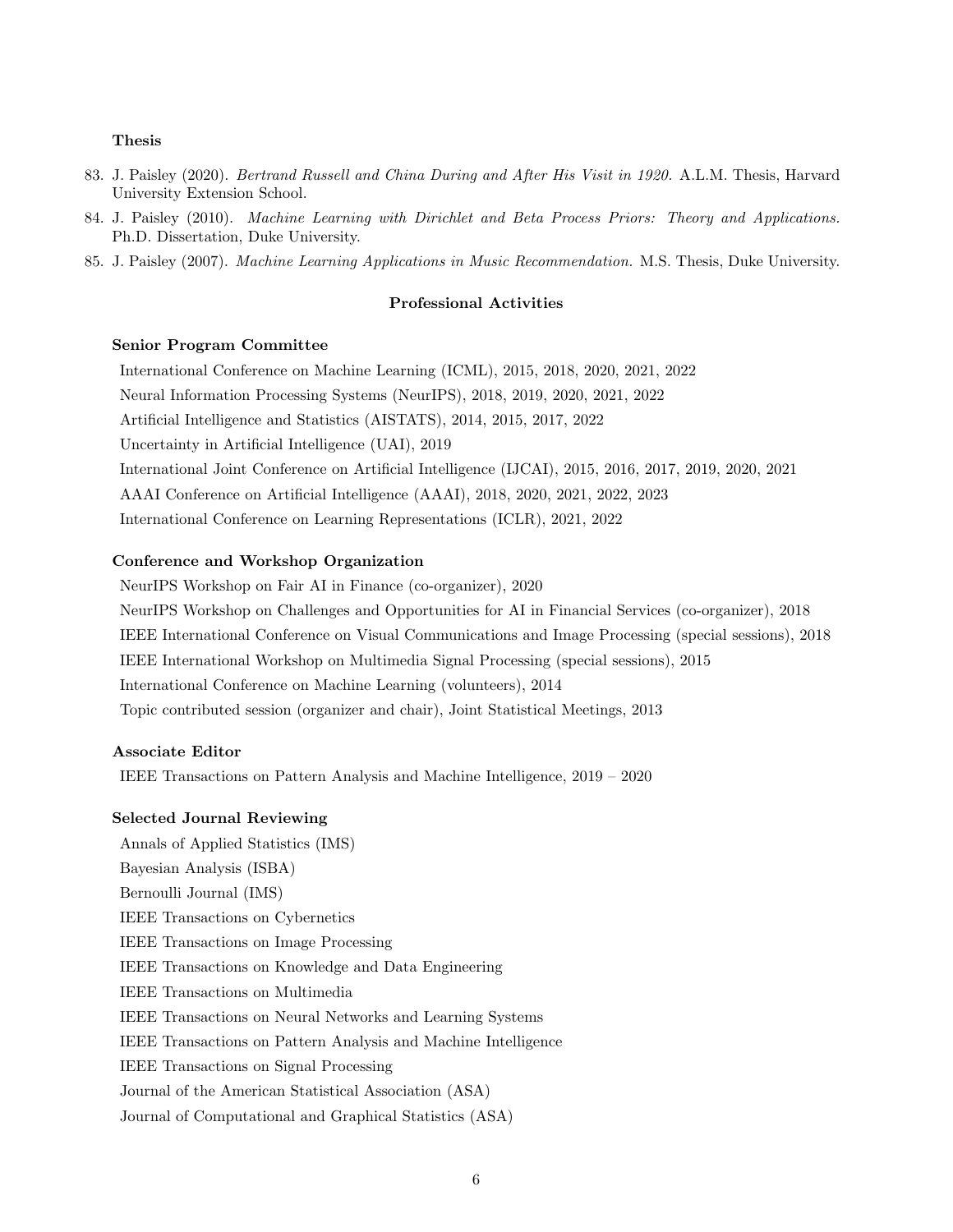Journal of Machine Learning Research Technometrics (ASA)

## Selected Conference Reviewing

AAAI Conference on Artificial Intelligence (AAAI) 2012, 2019 Artificial Intelligence and Statistics (AISTATS) 2012, 2013, 2016, 2019, 2021 Conference on Computer Vision and Pattern Recognition (CVPR) 2018, 2019, 2020, 2021 International Conference on Computer Vision (ICCV), 2019 International Conference on Learning Representations (ICLR) 2018, 2019, 2020 International Conference on Machine Learning (ICML) 2010, 2012, 2013, 2014, 2016, 2017, 2019 Neural Information Processing Systems (NIPS) 2010, 2011, 2012, 2013, 2015, 2016, 2017 Uncertainty in Artificial Intelligence (UAI) 2011, 2012, 2013, 2014, 2015, 2016, 2017

## Teaching at Columbia University

EECS 6720: Bayesian Models for Machine Learning, F'16, F'17, F'18, F'20, (as EECS 6892) S'14, F'15 ELEN 4720: Machine Learning for Signals, Information and Data, S'20, F'21, (as ELEN 4903) S'16, S'18 COMS 4721: Machine Learning for Data Science, S'15, S'17, S'19, S'21 EECS 9601: Topic: Advanced Probabilistic Machine Learning, F'19, S'22 (as ELEN 9801) F'14 ENGI 4800: Data Science Capstone & Ethics (mentor, with Marianthi-Anna Kioumourtzoglou), F'19 ColumbiaX on edX (Computer Science): Machine Learning

## Ph.D. Supervision

San Gultekin (EE, 2013 – 2019) Successfully defended in April 2019 Aonan Zhang (EE, 2014 – 2019) Successfully defended in September 2019 Ghazal Fazelnia (EE, 2015 – 2019) Successfully defended in September 2019 Adji Bousso Dieng (Statistics, 2016 – 2020) Successfully defended in April 2020 Arunesh Mittal (EE, 2018 – present) Wei Zhang (EE, 2019 – present) Aditya Makkar (EE, 2019 – May 2022)

## Ph.D. Committees (completed)

Junfeng He (Columbia University, Electrical Engineering, 2013) Changyou Chen (Australian National University, Computer Science, 2014) Yasin Yilmaz (Columbia University, Electrical Engineering, 2014) Felix Yu (Columbia University, Electrical Engineering, 2015) Guangnan Ye (Columbia University, Electrical Engineering, 2015) Xiao-Ming Wu (Columbia University, Electrical Engineering, 2016) Xiannian Fan (City University of New York, Computer Science, 2016) Brendan Jou (Columbia University, Electrical Engineering, 2016) Dawen Liang (Columbia University, Electrical Engineering, 2016) Vicky Chen (University of Pittsburgh, Biomedical Informatics, 2016) Shang Li (Columbia University, Electrical Engineering, 2017)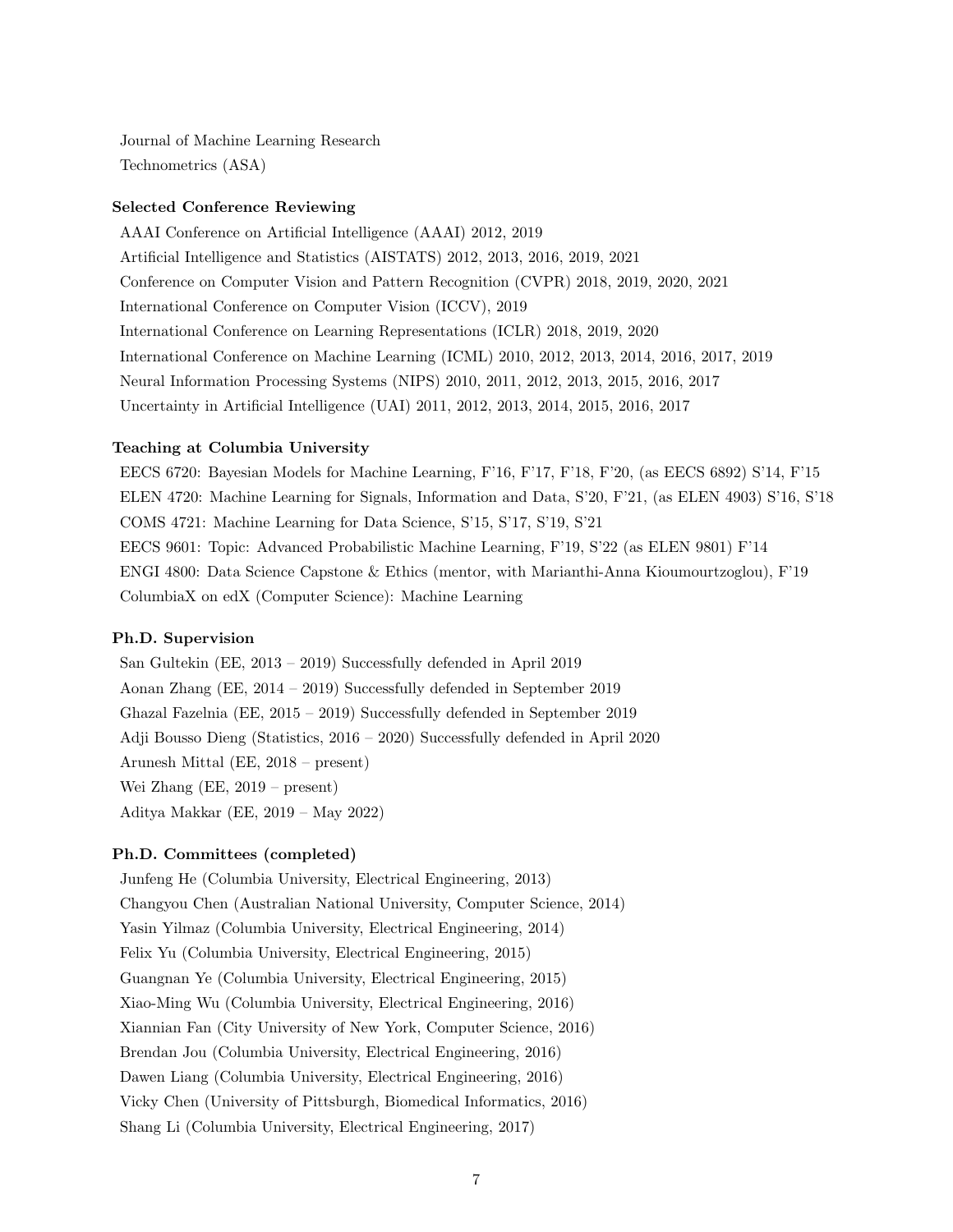Yuanjun Gao (Columbia University, Statistics, 2017) Yingming Tsai (Columbia University, Electrical Engineering, 2017) Yuqian Zhang (Columbia University, Electrical Engineering, 2018) Gonzalo Mena (Columbia University, Statistics, 2018) Nikul Ukani (Columbia University, Electrical Engineering, 2018) Maja Rudolph (Columbia University, Computer Science, 2018) Guoqing Zheng (Carnegie Mellon University, Computer Science, 2018) Qing Qu (Columbia University, Electrical Engineering, 2018) Samet Ozturk (Columbia University, Earth and Environmental Engineering, 2019) He Zhao (Monash University, Information Technology, 2019) Timothy Jones (Columbia University, Statistics, 2019) Ruoxi Sun (Columbia University, Statistics, 2019) Oyetunji Ogundijo (Columbia University, Electrical Engineering, 2019) Kevin Shi (Columbia University, Computer Science, 2019) Da Tang (Columbia University, Computer Science, 2019) Ji Xu (Columbia University, Computer Science, 2020) Mehmet Necip Kurt (Columbia University, Electrical Engineering, 2020) Tao Tu (Columbia University, Biomedical Engineering, 2020) Morteza Ashraphijuo (Columbia University, Electrical Engineering, 2020) Dar Gilboa (Columbia University, Neurobiology and Behavior, 2020) Ding Zhou (Columbia University, Statistics, 2021) Yi Luo (Columbia University, Electrical Engineering, 2021) Elizabeth Gibson (Columbia University, Environmental Health Sciences, 2021) Soo Young Park (Columbia University, Electrical Engineering, 2021) Elliott Gordon Rodriguez (Columbia University, Statistics, 2022) Sam Buchanan (Columbia University, Electrical Engineering, 2022) Owen Ward (Columbia University, Statistics, 2022)

## Invited Talks

| 2021 | University of Michigan, Statistics Seminar                                           |
|------|--------------------------------------------------------------------------------------|
|      | Correlation One, Data Science for All (DS4A) Series                                  |
|      | U.S. Securities and Exchange Commission (SEC), Quant Seminar                         |
|      | Text IQ, "The Inevitable" Webinar Series                                             |
|      | Capital One, Modeling and Analytics Conference, keynote speaker                      |
| 2019 | ISBA Conference on Bayesian Nonparametrics, Oxford, UK                               |
|      | Workshop on Signal and Information Intelligent Learning and Processing, Xi'an, China |
|      | Guilin University of Electronic Technology, Computer Science Seminar                 |
|      | South China University of Technology, Mathematics Seminar                            |
|      | Xiamen University, Information Science & Engineering (short course)                  |
|      | Xidian University, Electronic Engineering Seminar                                    |
|      | Xi'an Jiaotong University, Applied Mathematics Seminar                               |
|      |                                                                                      |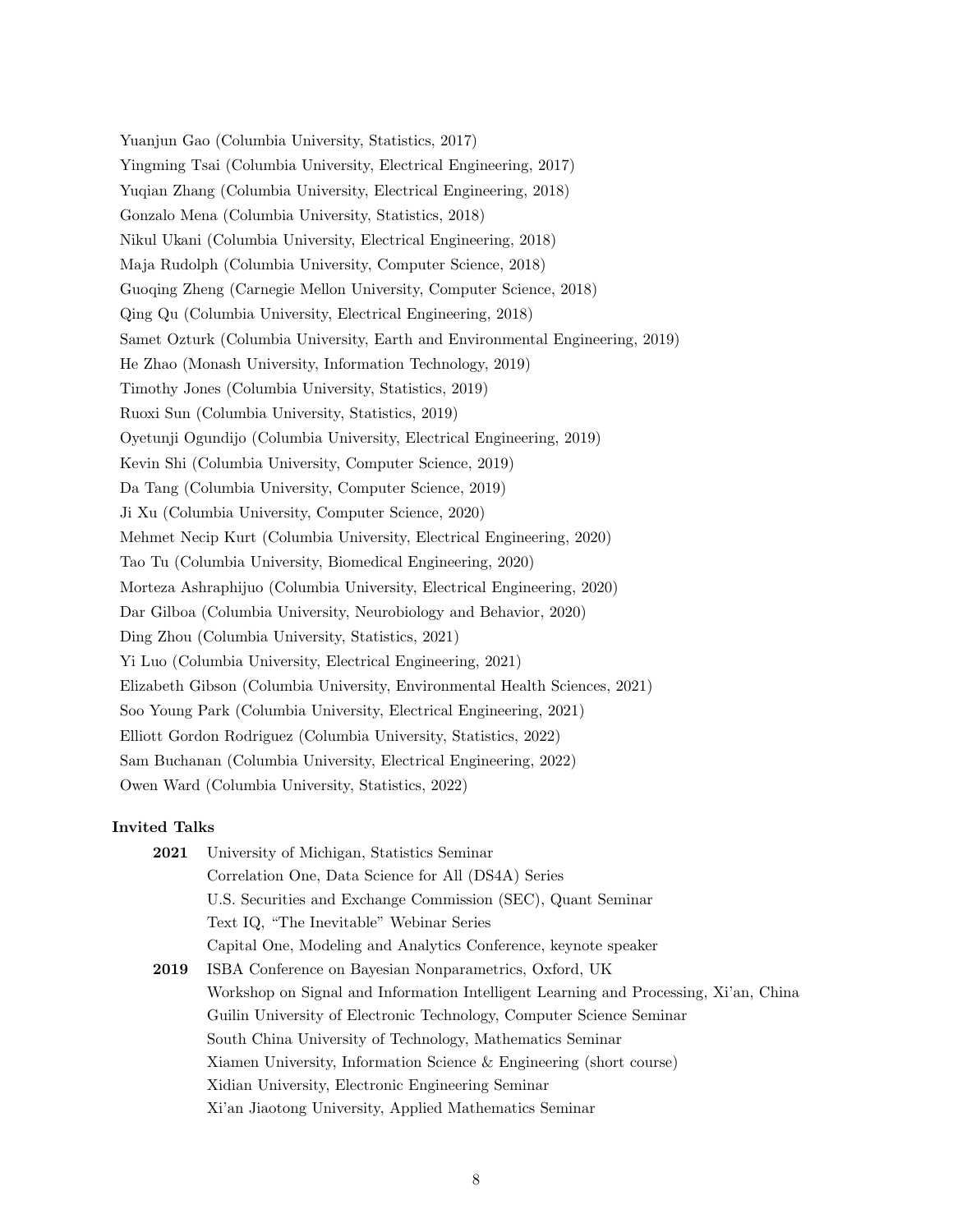| 2018       | Xiamen University, Information Science Seminar                                         |
|------------|----------------------------------------------------------------------------------------|
|            | 9th MPSEED Workshop, Chinese Academy of Sciences, Kunming, China                       |
|            | Google AI China Center, Beijing                                                        |
|            | The Data Open: Code Edition, Citadel LLC                                               |
|            | New York Artificial Intelligence in Healthcare Meetup                                  |
|            | South China University of Technology, School of Mathematics (short course)             |
|            | Rutgers University, Signal and Information Processing Seminar                          |
| 2017       | Xiamen University, Information Science Seminar                                         |
|            | Xidian University, Electronic Engineering Seminar                                      |
|            | Duke-Tsinghua Machine Learning Summer School, Kunshan, China                           |
|            | New Jersey Institute of Technology, Data Mining & Analysis for Managers, guest lecture |
|            | Columbia University, Data Science Institute Colloquium                                 |
|            | Carnegie Mellon University, Machine Learning Lunch Seminar                             |
|            | University of Pittsburgh, Biomedical Informatics Colloquium                            |
| 2016       | Becton Dickinson Company, Statistics and Data Analytics Meeting, keynote talk          |
|            | University of Texas at Austin, Statistics and Data Sciences Seminar                    |
|            | Xiamen University, Information Science Seminar                                         |
|            | Duke-Tsinghua Machine Learning Summer School, Kunshan, China                           |
| 2015       | University of Washington, Statistics Seminar                                           |
|            | University of Toronto, Machine Learning Tea Talk                                       |
|            | Ryerson University, Electrical and Computer Engineering Seminar                        |
|            | European Signal Processing Conference, Nice, France                                    |
|            | Workshop on Sensing and Analysis of High-Dimensional Data, Duke University             |
|            | Workshop on Information Theory and Applications, University of California, San Diego   |
| 2014       | Hong Kong University of Science and Technology, Business School Seminar                |
|            | Xiamen University, Information Science Seminar                                         |
| 2013       | Workshop on Graphical Models, Columbia University                                      |
|            | City University of New York, Computer Science Colloquium                               |
|            | Joint Statistical Meetings, Montreal, Canada                                           |
|            | Tsinghua University, Institute for Interdisciplinary Information Sciences Colloquium   |
|            | Columbia University, Electrical Engineering Colloquium                                 |
|            | Princeton University, Computer Science Colloquium                                      |
|            | ISBA Conference on Bayesian Nonparametrics, Amsterdam, Netherlands                     |
|            | University of Virginia, Computer Science Colloquium                                    |
|            | Xiamen University, Information Science Seminar                                         |
|            | Xidian University, Electronic Engineering Seminar                                      |
| $Pre-2013$ | Hunan University of Science and Technology, 2012                                       |
|            | INRIA, École Normale Supérieure, SIERRA Seminar, 2012                                  |
|            | Northeastern University, Electrical and Computer Engineering Seminar, 2012             |
|            | University College London, Gatsby Unit Seminar, 2012                                   |
|            | Xiamen University, Information Science Seminar, 2011, 2012                             |
|            | University of California, Berkeley, Neyman Seminar, 2011                               |
|            | NSWC Panama City Division, 2009                                                        |